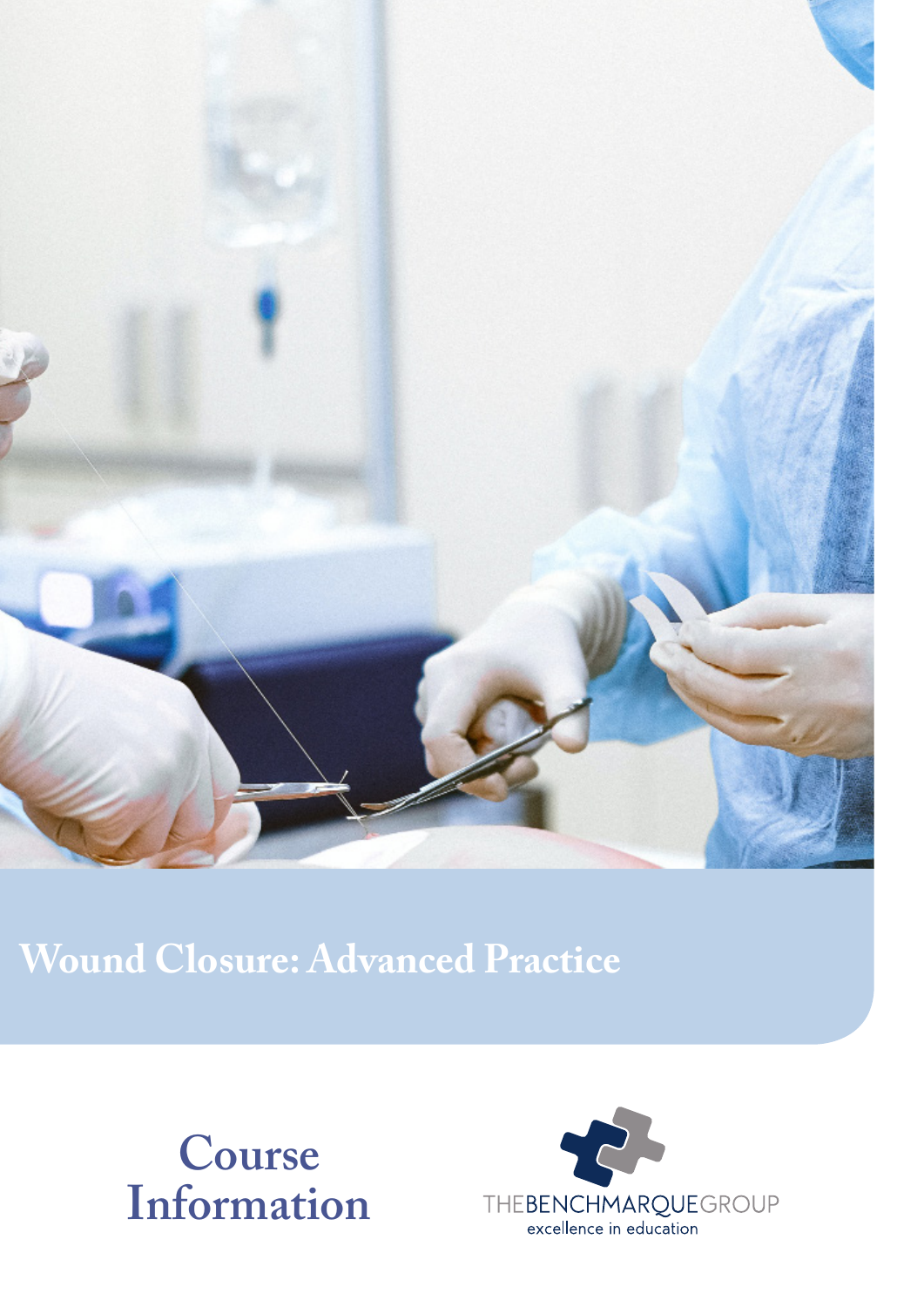# **Course snapshot**

| <b>COURSE TITLE</b>              | <b>Wound Closure: Advanced Practice</b>                                                                                                                                                                                                                                                                                                                  |
|----------------------------------|----------------------------------------------------------------------------------------------------------------------------------------------------------------------------------------------------------------------------------------------------------------------------------------------------------------------------------------------------------|
| <b>COURSE SUMMARY</b>            | Wound Closure: Advanced Practice aims to further expand<br>students' knowledge and skills required in the clinical<br>management of local anaesthetic administration and closure of<br>advanced wounds in a primary health care environment including<br>community-based, educational, dermatological, occupational and<br>in general practice settings. |
| <b>UNITS OF COMPETENCY</b>       | <b>NA</b>                                                                                                                                                                                                                                                                                                                                                |
| <b>COST</b>                      | \$595 (Inc. GST) per student                                                                                                                                                                                                                                                                                                                             |
| <b>PRE-READING</b>               | There is no pre-reading for this program.                                                                                                                                                                                                                                                                                                                |
| <b>DELIVERY &amp; ASSESSMENT</b> | Full day face-to-face workshop and in-class activities assessed by<br>a qualified assessor.                                                                                                                                                                                                                                                              |
| <b>ESTIMATED HOURS OF STUDY</b>  | 8 hours of active learning                                                                                                                                                                                                                                                                                                                               |
| <b>CPD HOURS</b>                 | As a general guide, one (1) hour of active learning equates to one<br>(1) hour of CPD. It is the responsibility of the individual student<br>to calculate how many hours of active learning have been<br>completed. The hours of active learning estimated above should<br>act as a guide to CPD hours.                                                  |
| <b>ENTRY REQUIREMENTS</b>        | Registered Nurses, Enrolled Nurses, Allied Health Professionals,<br>General Practitioners, General Practice Registrars, Aboriginal and/<br>or Torres Strait Islander Health Practitioner or other relevant Allied<br>Healthcare Workers on application.                                                                                                  |
| <b>TERMS AND CONDITIONS</b>      | Visit benchmarquegroup.com.au/terms-and-conditions<br><b>View Student Handbook</b>                                                                                                                                                                                                                                                                       |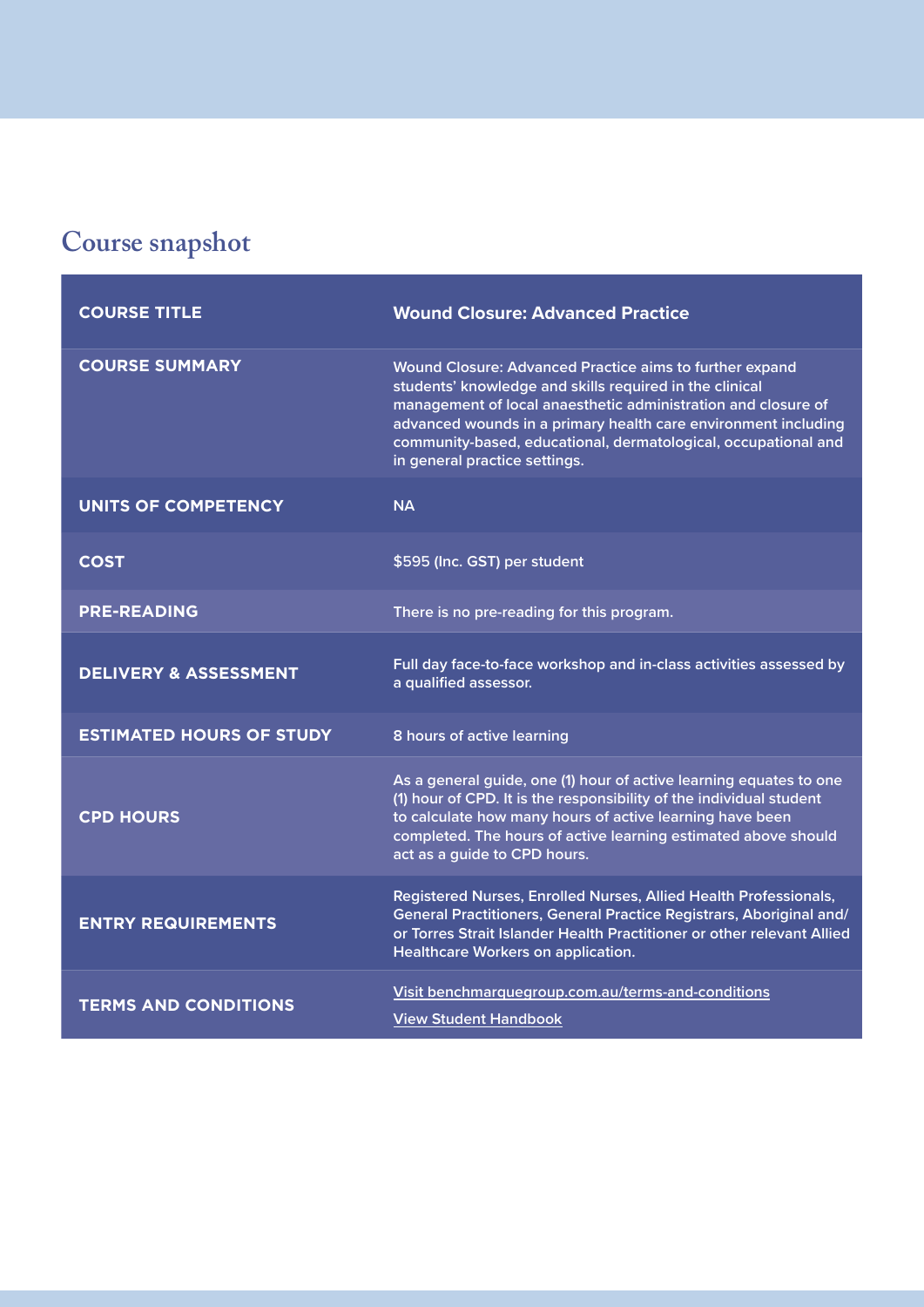## **Course outline**

Wound Closure: Advanced Practice enables healthcare professionals to further develop their knowledge and skills in suturing techniques, advanced wound flap management and closure, skin assessment utilizing dermoscopy, histopathology collection, safe handling and administering of local anaesthetic, advanced wound support and scar management in primary healthcare and community-based settings. This program is at the advanced level of the course in Wound Closure.

#### **Course outcome**

At the successful completion of the Wound Closure: Advanced Practice students will have advanced knowledge and skills to determine the best wound closure technique to achieve durability and simplicity.

Students will learn the ability to close wounds using a variety of advanced methods and materials including multiple layer closure, elliptical excision and z-plasty Closure.

#### **Course structure**

Course delivery and assessment for Wound Closure: Advanced Practice includes a full day face-to-face workshop and in-class activities assessed by a qualified assessor.

During this one-day workshop, students will practice skills including Local anaesthetic administration, Introduction into Dermoscopy, Skin biopsy and histopathology collection, Deep tissue wound closure, Elliptical excision, Elliptical excision Z-Pasty and Advancement flap closure.

To achieve competency in this course, students must demonstrate competency through realistic skills simulations.

There is no pre-reading and all course materials are supplied.

Due to the impact of COVID-19, all face-to-face workshops will be scheduled as soon as practicable, in line with advice provided by State and Federal bodies.

#### **Course content**

The one-day workshop topics and activities will include:

- Advanced skin physiology
- Sharps handling and safety
- Guidelines for administration of local anaesthetics

• Skin assessment: identifying skin lesions utilizing dermoscopy

- Histopathology collection (punch & shave biopsy)
- Advanced wound closure (flaps)
- Advanced wound support

### **Bundle option**

The Wound Closure Course is available to purchase as a bundle for \$892.50. Save \$297.50 when you opt into the bundle. No need to complete both courses straight after each other, the beauty of the bundle is both the reduced cost in both courses and the flexibility to complete each course at a time that suits you.

#### **Wound Closure Bundle**

- **• 25% OFF** for both courses
- Two courses for \$892.50, **SAVE \$297.50**
- Workshop date flexibility
- Learn more via our [Bundle page](https://www.benchmarquegroup.com.au/wound-closure-bundle) on our website

## **About accessIQ**

We are paving the way for innovative and easy online learning through our bespoke online course and assessment platform, accessIQ.

- Study anywhere, anytime
- Edit saved answers, review before submitting
- Live student console tracks assessment, enrolments and waitlists
- Access statement of results and resource library.